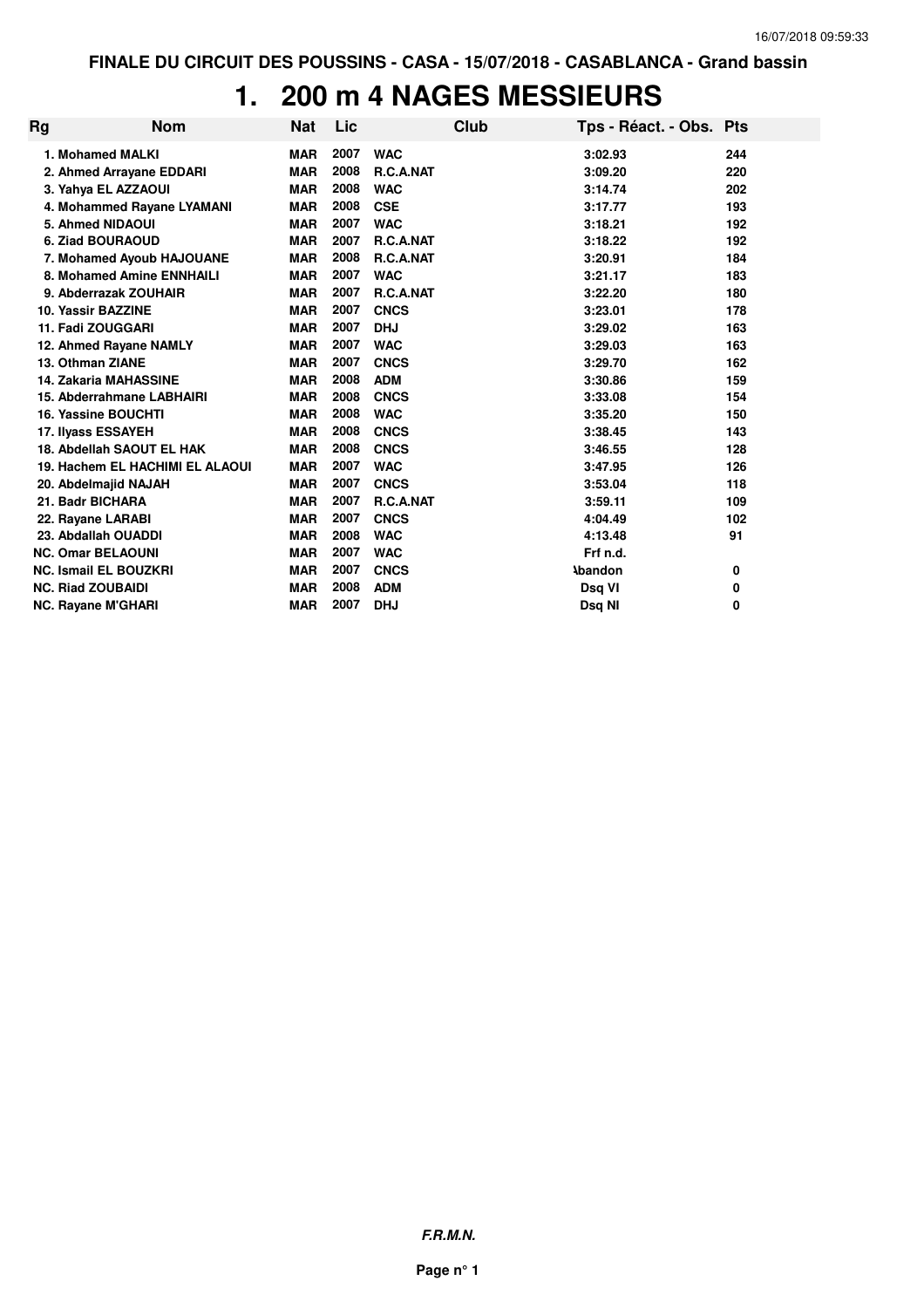#### **2. 50 m PAPILLON DAMES**

| Rq                         | <b>Nom</b> | Nat        | <b>Lic</b> |             | Club | Tps - Réact. - Obs. Pts |     |
|----------------------------|------------|------------|------------|-------------|------|-------------------------|-----|
| 1. Rim KARIMI              |            | <b>MAR</b> | 2007       | <b>WAC</b>  |      | 38.10                   | 263 |
| 2. Zainab IDRISSI          |            | <b>MAR</b> | 2007       | <b>CNCS</b> |      | 38.63                   | 253 |
| 3. Alaa AMIRI              |            | <b>MAR</b> | 2008       | <b>CNCS</b> |      | 40.02                   | 227 |
| 4. Basma JALAL             |            | <b>MAR</b> | 2008       | R.C.A.NAT   |      | 42.08                   | 195 |
| 5. Yassmine BENGHEDIFA     |            | <b>MAR</b> | 2007       | <b>ADM</b>  |      | 42.73                   | 186 |
| 6. Sofia MAKY              |            | <b>MAR</b> | 2008       | <b>TSC</b>  |      | 43.87                   | 172 |
| 7. Aya LAALA               |            | <b>MAR</b> | 2007       | TSC         |      | 51.37                   | 107 |
| 8. Sara LAANAYA            |            | <b>MAR</b> | 2008       | <b>TSC</b>  |      | 52.88                   | 98  |
| <b>NC. Khadija BADAINE</b> |            | <b>MAR</b> | 2007       | <b>ADM</b>  |      | <b>Abandon</b>          | 0   |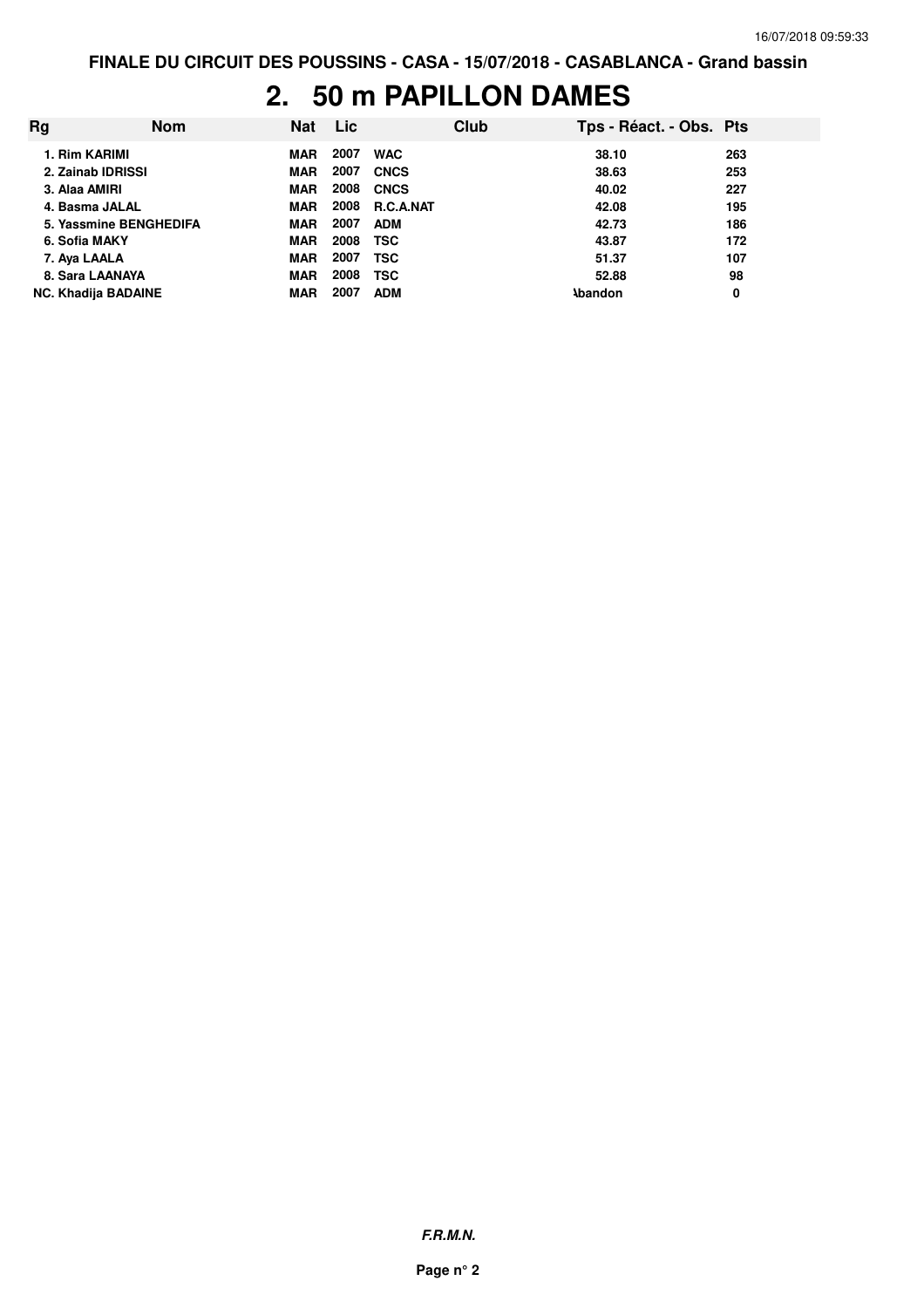# **3. 100 m DOS DAMES**

| Rg | <b>Nom</b>             | <b>Nat</b> | Lic  |                  | Club | Tps - Réact. - Obs. Pts |     |
|----|------------------------|------------|------|------------------|------|-------------------------|-----|
|    | 1. Marwa TOUHAMI       | MAR        | 2007 | <b>R.C.A.NAT</b> |      | 1:24.02                 | 331 |
|    | 2. Salma EL YOUSFI     | <b>MAR</b> | 2007 | <b>R.C.A.NAT</b> |      | 1:30.21                 | 267 |
|    | 3. Oumnia RIDA         | <b>MAR</b> | 2008 | <b>CNCS</b>      |      | 1:45.98                 | 164 |
|    | 4. Hiba MAKBOULI       | <b>MAR</b> | 2007 | <b>DHJ</b>       |      | 1:51.82                 | 140 |
|    | 5. Kenza GHAZI         | <b>MAR</b> | 2007 | <b>ADM</b>       |      | 2:02.42                 | 107 |
|    | 6. Dounia EL MOUNTABIH | <b>MAR</b> | 2008 | <b>WAC</b>       |      | 2:07.02                 | 95  |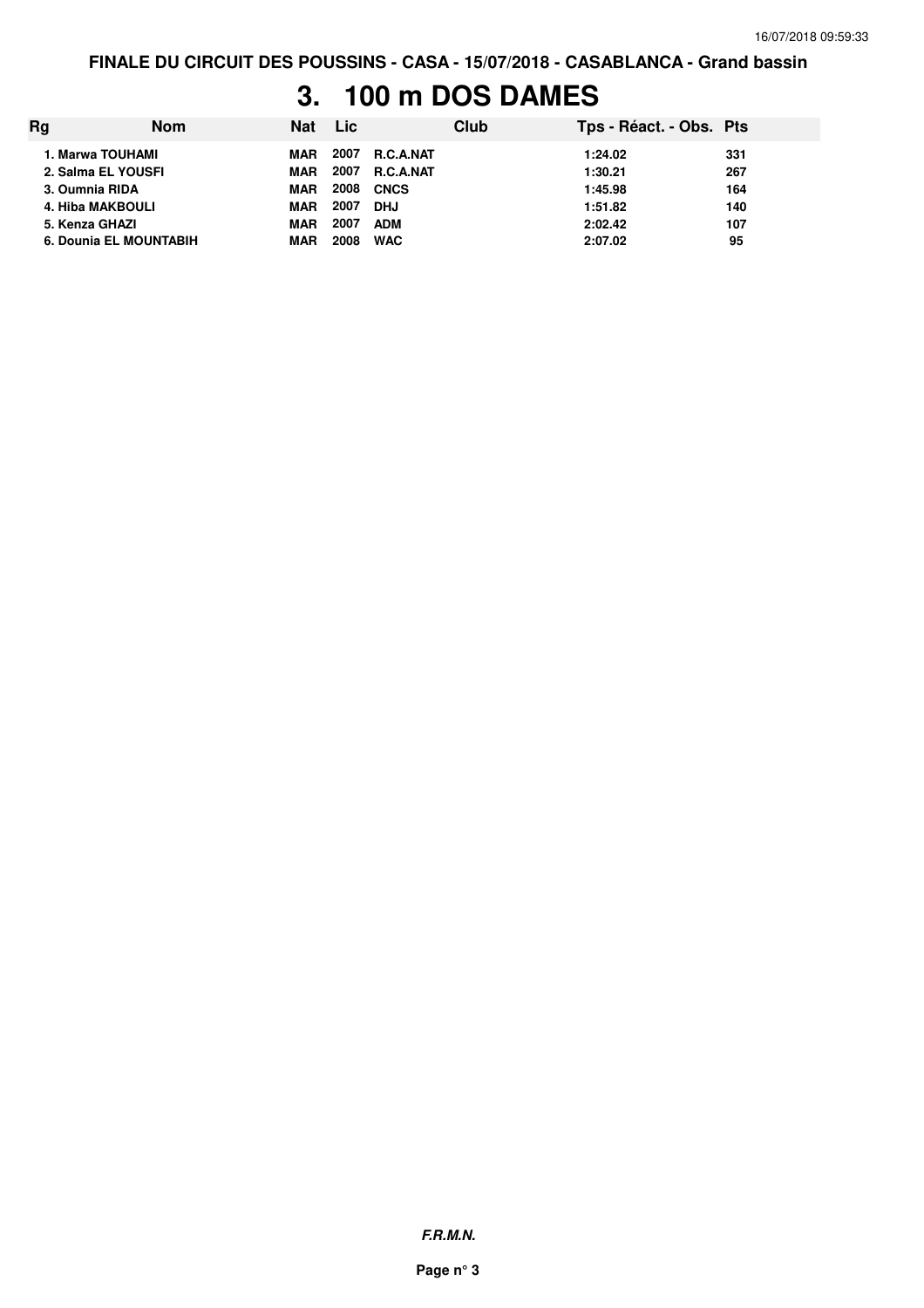#### **4. 50 m BRASSE DAMES**

| Rg                            | <b>Nom</b> | Nat        | <b>Lic</b> |                  | Club | Tps - Réact. - Obs. Pts |     |
|-------------------------------|------------|------------|------------|------------------|------|-------------------------|-----|
| 1. Hajar LAHLAISSI            |            | <b>MAR</b> | 2007       | <b>TSC</b>       |      | 44.54                   | 300 |
| 2. Meriem NACHAT              |            | <b>MAR</b> | 2008       | <b>WAC</b>       |      | 45.11                   | 289 |
| 3. Razane MAHRACH             |            | <b>MAR</b> | 2007       | <b>WAC</b>       |      | 46.53                   | 263 |
| 4. Zineb DEFAA                |            | <b>MAR</b> | 2008       | <b>R.C.A.NAT</b> |      | 48.72                   | 229 |
| 5. Salma ZAID                 |            | <b>MAR</b> | 2007       | <b>CSE</b>       |      | 51.99                   | 189 |
| 6. Malak BAROUDI              |            | <b>MAR</b> | 2007       | <b>R.C.A.NAT</b> |      | 52.78                   | 180 |
| 7. Imane EDDADSY              |            | <b>MAR</b> | 2007       | <b>R.C.A.NAT</b> |      | 54.14                   | 167 |
| <b>NC. Malak ROULLAMELLAH</b> |            | <b>MAR</b> | 2008       | <b>CSE</b>       |      | Frf n.d.                |     |
| <b>NC. Riham OUSSI</b>        |            | <b>MAR</b> | 2008       | <b>WAC</b>       |      | Dsg NI                  | 0   |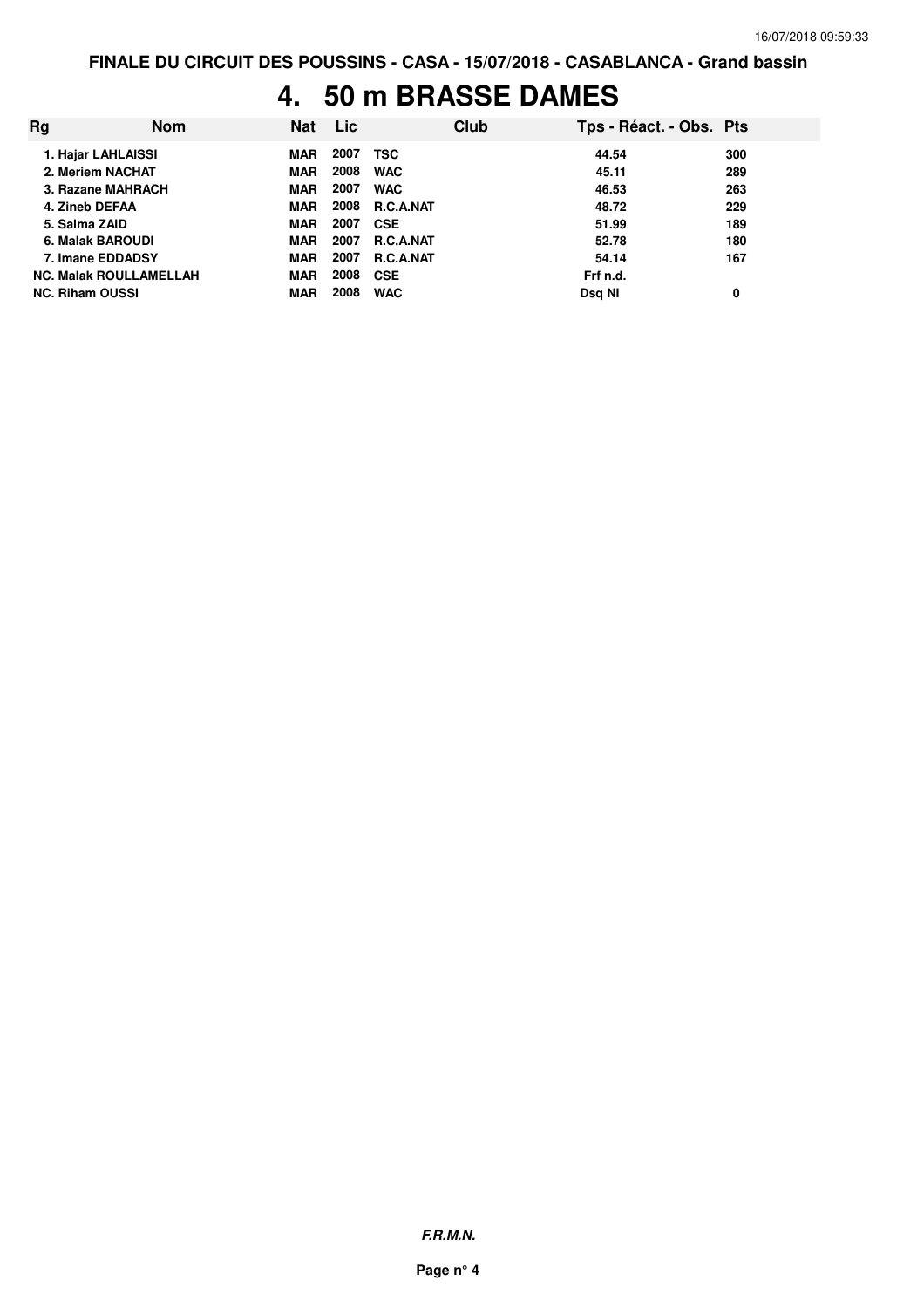### **5. 50 m NAGE LIBRE MESSIEURS**

| Rg | <b>Nom</b>                             | <b>Nat</b> | Lic  |             | Club | Tps - Réact. - Obs. Pts |     |
|----|----------------------------------------|------------|------|-------------|------|-------------------------|-----|
|    | 1. Mohamed MALKI                       | <b>MAR</b> | 2007 | <b>WAC</b>  |      | 33.65                   | 240 |
|    | 2. Mohamed Amine ENNHAILI              | <b>MAR</b> | 2007 | <b>WAC</b>  |      | 34.61                   | 220 |
|    | 3. Mohamed Ayoub HAJOUANE              | <b>MAR</b> | 2008 | R.C.A.NAT   |      | 34.80                   | 217 |
|    | 4. Ismail EL BOUZKRI                   | <b>MAR</b> | 2007 | <b>CNCS</b> |      | 34.90                   | 215 |
|    | 5. Ziad BOURAOUD                       | <b>MAR</b> | 2007 | R.C.A.NAT   |      | 35.34                   | 207 |
|    | 6. Ahmed Arrayane EDDARI               | <b>MAR</b> | 2008 | R.C.A.NAT   |      | 35.42                   | 205 |
|    | 7. Othman ZIANE                        | <b>MAR</b> | 2007 | <b>CNCS</b> |      | 35.80                   | 199 |
|    | 8. Yassir BAZZINE                      | <b>MAR</b> | 2007 | <b>CNCS</b> |      | 35.91                   | 197 |
|    | 9. Ahmed NIDAOUI                       | <b>MAR</b> | 2007 | <b>WAC</b>  |      | 36.37                   | 190 |
|    | 10. Ahmed Rayane NAMLY                 | <b>MAR</b> | 2007 | <b>WAC</b>  |      | 36.48                   | 188 |
|    | 11. Yahya EL AZZAOUI                   | <b>MAR</b> | 2008 | <b>WAC</b>  |      | 36.50                   | 188 |
|    | 12. Mohammed Rayane LYAMANI            | <b>MAR</b> | 2008 | <b>CSE</b>  |      | 36.83                   | 183 |
|    | 13. Fadi ZOUGGARI                      | <b>MAR</b> | 2007 | <b>DHJ</b>  |      | 37.16                   | 178 |
|    | <b>13. Omar BELAOUNI</b>               | <b>MAR</b> | 2007 | <b>WAC</b>  |      | 37.16                   | 178 |
|    | 15. Abderrazak ZOUHAIR                 | <b>MAR</b> | 2007 | R.C.A.NAT   |      | 37.25                   | 176 |
|    | 16. Yassine BOUCHTI                    | <b>MAR</b> | 2008 | <b>WAC</b>  |      | 37.27                   | 176 |
|    | <b>16. Hachem EL HACHIMI EL ALAOUI</b> | <b>MAR</b> | 2007 | <b>WAC</b>  |      | 37.27                   | 176 |
|    | 18. Abdellah SAOUT EL HAK              | <b>MAR</b> | 2008 | <b>CNCS</b> |      | 37.99                   | 166 |
|    | 19. Rayane M'GHARI                     | <b>MAR</b> | 2007 | <b>DHJ</b>  |      | 38.08                   | 165 |
|    | 20. Abderrahmane LABHAIRI              | <b>MAR</b> | 2008 | <b>CNCS</b> |      | 39.11                   | 152 |
|    | 21. Ilyass ESSAYEH                     | <b>MAR</b> | 2008 | <b>CNCS</b> |      | 39.23                   | 151 |
|    | 22. Riad ZOUBAIDI                      | <b>MAR</b> | 2008 | <b>ADM</b>  |      | 39.58                   | 147 |
|    | 23. Badr BICHARA                       | <b>MAR</b> | 2007 | R.C.A.NAT   |      | 40.13                   | 141 |
|    | 24. Zakaria MAHASSINE                  | <b>MAR</b> | 2008 | <b>ADM</b>  |      | 41.27                   | 130 |
|    | 25. Abdelmajid NAJAH                   | <b>MAR</b> | 2007 | <b>CNCS</b> |      | 41.39                   | 128 |
|    | 26. Abdallah OUADDI                    | <b>MAR</b> | 2008 | <b>WAC</b>  |      | 41.90                   | 124 |
|    | 27. Rayane LARABI                      | <b>MAR</b> | 2007 | <b>CNCS</b> |      | 43.31                   | 112 |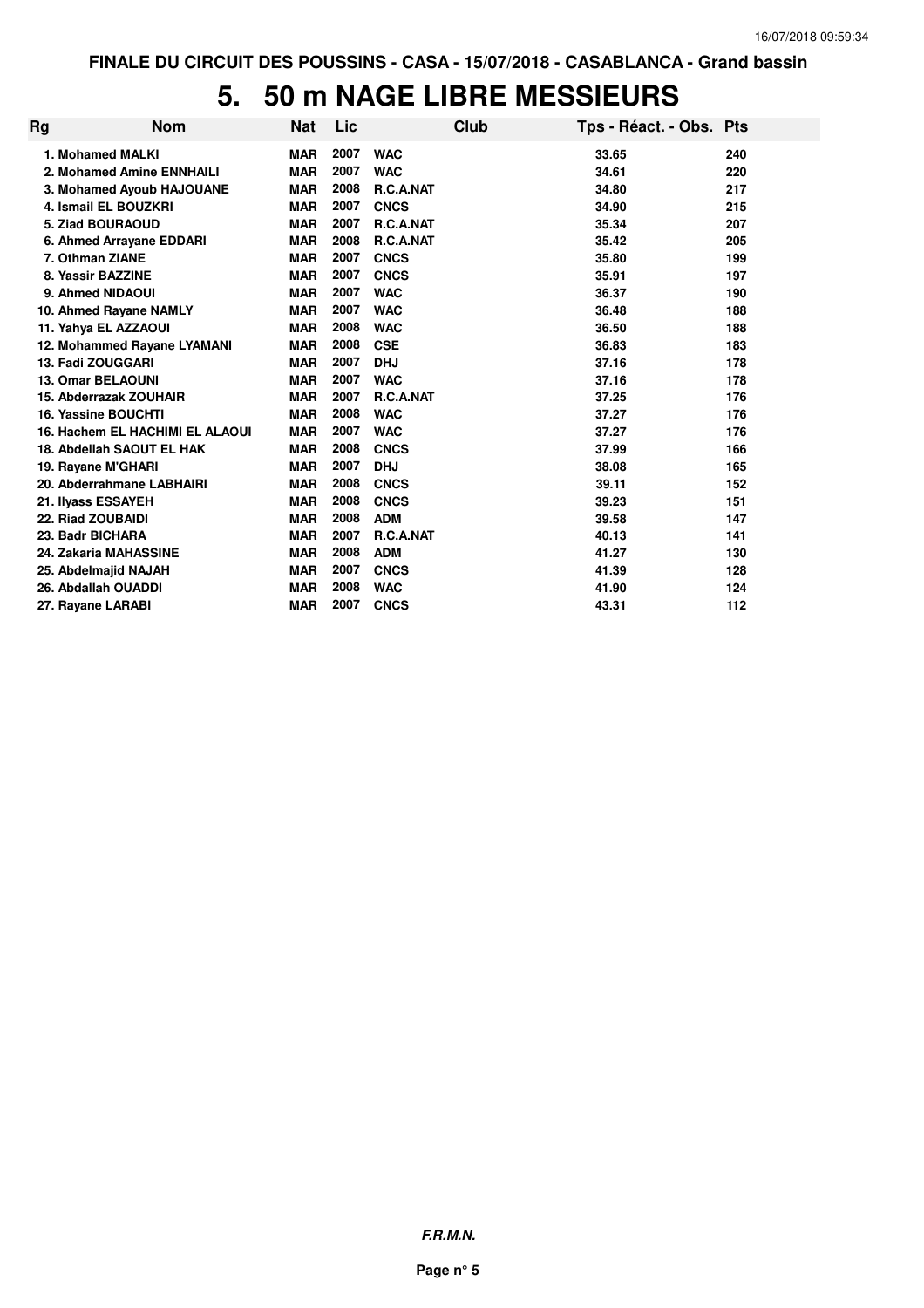### **6. 400 m NAGE LIBRE DAMES**

| Rg | <b>Nom</b>                     | Nat        | Lic  |                  | Club | Tps - Réact. - Obs. Pts |     |
|----|--------------------------------|------------|------|------------------|------|-------------------------|-----|
|    | 1. Marwa TOUHAMI               | <b>MAR</b> | 2007 | <b>R.C.A.NAT</b> |      | 5:29.74                 | 377 |
|    | 2. Rim KARIMI                  | <b>MAR</b> | 2007 | <b>WAC</b>       |      | 5:30.52                 | 375 |
|    | 3. Zainab IDRISSI              | <b>MAR</b> | 2007 | <b>CNCS</b>      |      | 5:44.09                 | 332 |
|    | <b>4. Salma EL YOUSFI</b>      | <b>MAR</b> | 2007 | R.C.A.NAT        |      | 5:46.79                 | 324 |
|    | 5. Hajar LAHLAISSI             | <b>MAR</b> | 2007 | <b>TSC</b>       |      | 6:05.67                 | 277 |
|    | 6. Basma JALAL                 | <b>MAR</b> | 2008 | R.C.A.NAT        |      | 6:15.98                 | 254 |
|    | 7. Meriem NACHAT               | <b>MAR</b> | 2008 | <b>WAC</b>       |      | 6:20.27                 | 246 |
|    | 8. Alaa AMIRI                  | <b>MAR</b> | 2008 | <b>CNCS</b>      |      | 6:21.38                 | 244 |
|    | 9. Sofia MAKY                  | <b>MAR</b> | 2008 | <b>TSC</b>       |      | 6:22.91                 | 241 |
|    | 10. Salma ZAID                 | <b>MAR</b> | 2007 | <b>CSE</b>       |      | 6:23.05                 | 240 |
|    | 11. Imane EDDADSY              | <b>MAR</b> | 2007 | R.C.A.NAT        |      | 6:38.34                 | 214 |
|    | 12. Zineb DEFAA                | <b>MAR</b> | 2008 | R.C.A.NAT        |      | 6:46.38                 | 201 |
|    | 13. Oumnia RIDA                | <b>MAR</b> | 2008 | <b>CNCS</b>      |      | 6:59.34                 | 183 |
|    | <b>14. Malak BAROUDI</b>       | <b>MAR</b> | 2007 | R.C.A.NAT        |      | 7:03.99                 | 177 |
|    | <b>15. Razane MAHRACH</b>      | <b>MAR</b> | 2007 | <b>WAC</b>       |      | 7:04.32                 | 177 |
|    | 16. Yassmine BENGHEDIFA        | <b>MAR</b> | 2007 | <b>ADM</b>       |      | 7:20.62                 | 158 |
|    | 17. Sara LAANAYA               | <b>MAR</b> | 2008 | <b>TSC</b>       |      | 7:34.63                 | 144 |
|    | 18. Aya LAALA                  | <b>MAR</b> | 2007 | <b>TSC</b>       |      | 7:34.98                 | 143 |
|    | <b>19. Dounia EL MOUNTABIH</b> | <b>MAR</b> | 2008 | <b>WAC</b>       |      | 7:43.41                 | 136 |
|    | <b>20. Hiba MAKBOULI</b>       | <b>MAR</b> | 2007 | <b>DHJ</b>       |      | 8:09.04                 | 115 |
|    | 21. Riham OUSSI                | <b>MAR</b> | 2008 | <b>WAC</b>       |      | 8:19.39                 | 108 |
|    | 22. Kenza GHAZI                | <b>MAR</b> | 2007 | <b>ADM</b>       |      | 8:36.02                 | 98  |
|    | <b>NC. Khadija BADAINE</b>     | <b>MAR</b> | 2007 | <b>ADM</b>       |      | Frf n.d.                |     |
|    | <b>NC. Malak ROULLAMELLAH</b>  | <b>MAR</b> | 2008 | <b>CSE</b>       |      | Frf n.d.                |     |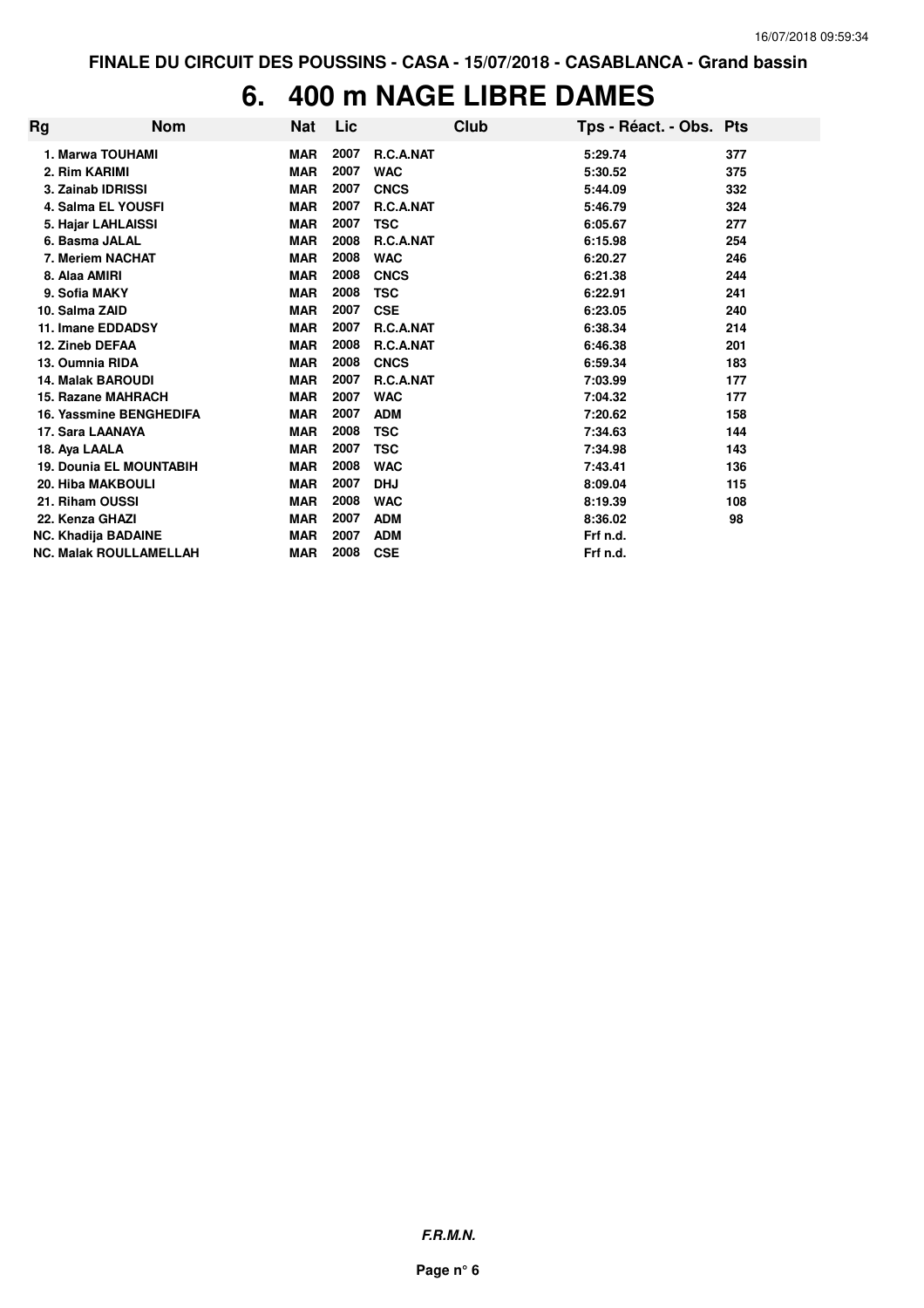### **7. 4 x 50 m NAGE LIBRE MESSIEURS**

| Rg | <b>Nom</b>                     | Nat        | Lic  | Club             | Tps - Réact. - Obs. Pts |     |
|----|--------------------------------|------------|------|------------------|-------------------------|-----|
|    | 1. Ahmed Rayane NAMLY          | MAR        | 2007 | <b>WAC</b>       | 2:21.85                 | 221 |
|    | <b>Ahmed NIDAOUI</b>           | <b>MAR</b> | 2007 |                  |                         | 221 |
|    | <b>Mohamed Amine ENNHAILI</b>  | <b>MAR</b> | 2007 |                  |                         | 221 |
|    | <b>Mohamed MALKI</b>           | <b>MAR</b> | 2007 |                  |                         | 221 |
|    | 2. Abdellah SAOUT EL HAK       | <b>MAR</b> | 2008 | <b>CNCS</b>      | 2:27.56                 | 197 |
|    | <b>Othman ZIANE</b>            | <b>MAR</b> | 2007 |                  |                         | 197 |
|    | <b>Yassir BAZZINE</b>          | <b>MAR</b> | 2007 |                  |                         | 197 |
|    | <b>Ismail EL BOUZKRI</b>       | <b>MAR</b> | 2007 |                  |                         | 197 |
|    | 3. Riad ZOUBAIDI               | <b>MAR</b> | 2008 | <b>ADM</b>       | 2:35.72                 | 167 |
|    | <b>Mohamed Amine BCHIRL</b>    | <b>MAR</b> | 2008 |                  |                         | 167 |
|    | <b>Zakaria MAHASSINE</b>       | <b>MAR</b> | 2008 |                  |                         | 167 |
|    | <b>Hamza KELLA</b>             | <b>MAR</b> | 2008 |                  |                         | 167 |
|    | <b>NC. Noureddine ELBADRE</b>  | <b>MAR</b> | 2007 | <b>CSE</b>       | Frf n.d.                |     |
|    | <b>Mohammed Rayane LYAMANI</b> | <b>MAR</b> | 2008 |                  |                         |     |
|    | <b>Fahd NARBAD</b>             | <b>MAR</b> | 2007 |                  |                         |     |
|    | <b>Yasser WADI</b>             | <b>MAR</b> | 2008 |                  |                         |     |
|    | <b>NC. Ziad BOURAOUD</b>       | <b>MAR</b> | 2007 | <b>R.C.A.NAT</b> | Dsq FD                  | 0   |
|    | <b>Abderrazak ZOUHAIR</b>      | <b>MAR</b> | 2007 |                  |                         | 0   |
|    | <b>Ahmed Arrayane EDDARI</b>   | MAR        | 2008 |                  |                         | 0   |
|    | <b>Mohamed Ayoub HAJOUANE</b>  | <b>MAR</b> | 2008 |                  |                         | 0   |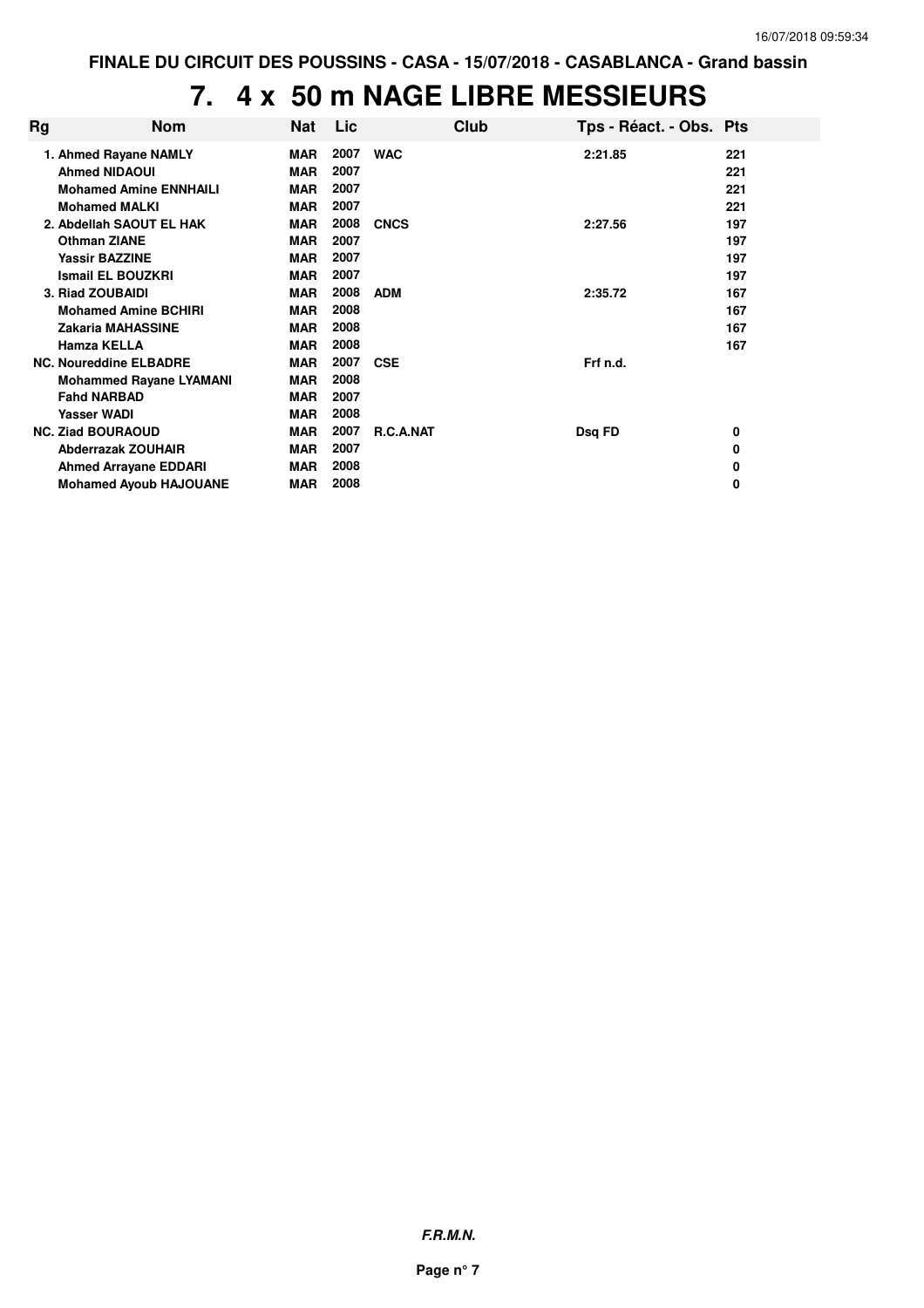## **8. 4 x 50 m 4 NAGES DAMES**

| Rg | <b>Nom</b>                 | <b>Nat</b> | Lic  | Club             | Tps - Réact. - Obs. Pts |     |
|----|----------------------------|------------|------|------------------|-------------------------|-----|
|    | 1. Marwa TOUHAMI           | <b>MAR</b> | 2007 | <b>R.C.A.NAT</b> | 2:45.04                 | 282 |
|    | <b>Salma EL YOUSFI</b>     | <b>MAR</b> | 2007 |                  |                         | 282 |
|    | <b>Basma JALAL</b>         | <b>MAR</b> | 2008 |                  |                         | 282 |
|    | <b>Zineb DEFAA</b>         | <b>MAR</b> | 2008 |                  |                         | 282 |
|    | 2. Oumnia RIDA             | <b>MAR</b> | 2008 | <b>CNCS</b>      | 2:52.13                 | 249 |
|    | Inas MJIDI                 | <b>MAR</b> | 2007 |                  |                         | 249 |
|    | Alaa AMIRI                 | <b>MAR</b> | 2008 |                  |                         | 249 |
|    | <b>Zainab IDRISSI</b>      | <b>MAR</b> | 2007 |                  |                         | 249 |
|    | 3. Razane MAHRACH          | <b>MAR</b> | 2007 | <b>WAC</b>       | 3:01.56                 | 212 |
|    | <b>Meriem NACHAT</b>       | <b>MAR</b> | 2008 |                  |                         | 212 |
|    | <b>Rim KARIMI</b>          | <b>MAR</b> | 2007 |                  |                         | 212 |
|    | <b>Dounia EL MOUNTABIH</b> | <b>MAR</b> | 2008 |                  |                         | 212 |
|    | 4. Kamilia ATIF            | <b>MAR</b> | 2007 | <b>TSC</b>       | 3:15.29                 | 170 |
|    | <b>Hajar LAHLAISSI</b>     | <b>MAR</b> | 2007 |                  |                         | 170 |
|    | <b>Sara LAANAYA</b>        | <b>MAR</b> | 2008 |                  |                         | 170 |
|    | Aya LAALA                  | <b>MAR</b> | 2007 |                  |                         | 170 |
|    | 5. Kenza GHAZI             | <b>MAR</b> | 2007 | <b>ADM</b>       | 3:24.25                 | 149 |
|    | Khadija BADAINE            | <b>MAR</b> | 2007 |                  |                         | 149 |
|    | <b>Yassmine BENGHEDIFA</b> | <b>MAR</b> | 2007 |                  |                         | 149 |
|    | <b>Ryhab CHIKER</b>        | <b>MAR</b> | 2007 |                  |                         | 149 |
|    | <b>NC. Ghita AFRIAD</b>    | <b>MAR</b> | 2007 | <b>CSE</b>       | Frf n.d.                |     |
|    | <b>Rim LABYAD</b>          | <b>MAR</b> | 2008 |                  |                         |     |
|    | <b>Malak ROULLAMELLAH</b>  | <b>MAR</b> | 2008 |                  |                         |     |
|    | Salma ZAID                 | <b>MAR</b> | 2007 |                  |                         |     |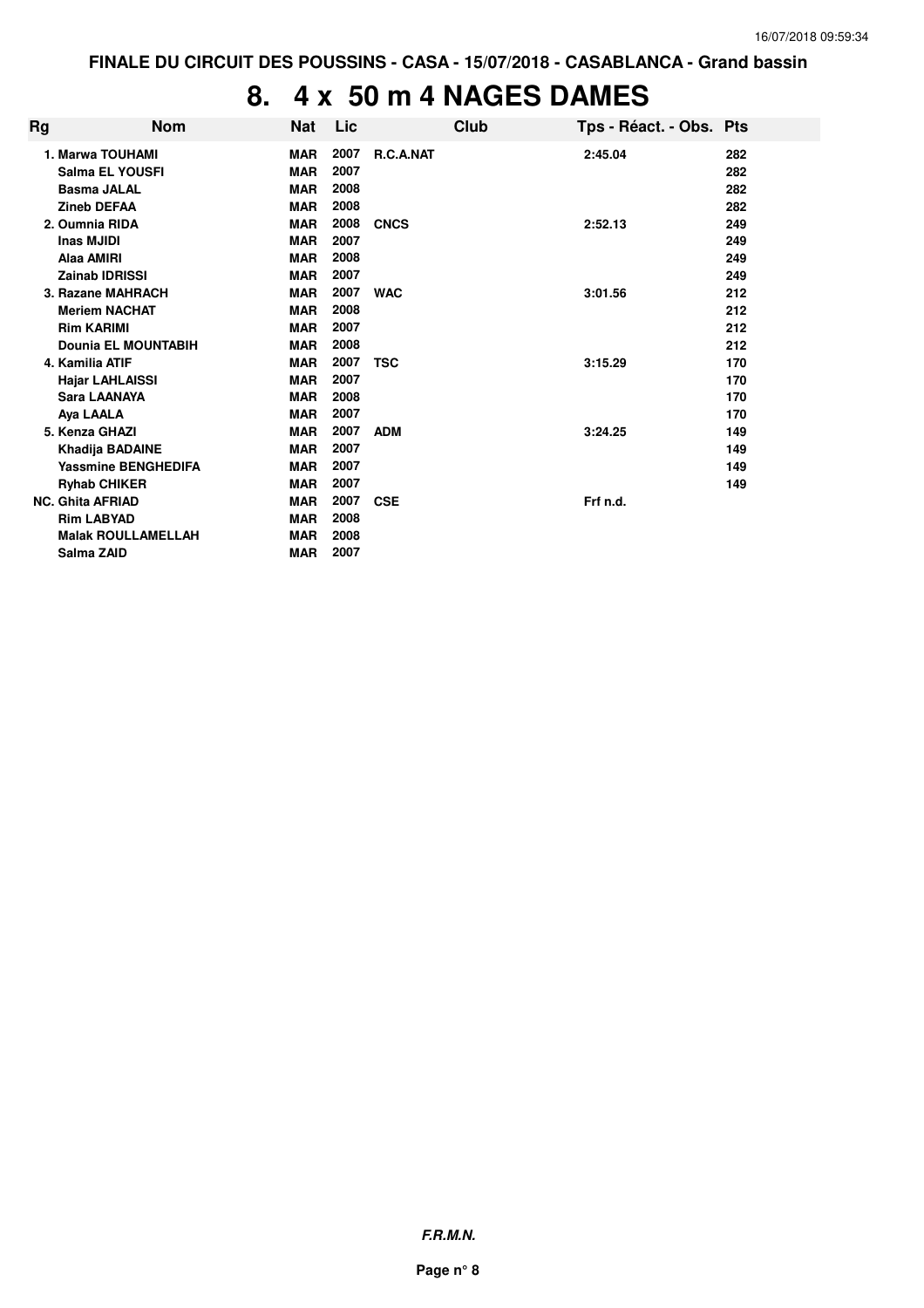### **9. 200 m 4 NAGES DAMES**

| Rg | <b>Nom</b>                     | <b>Nat</b> | Lic  |                  | Club | Tps - Réact. - Obs. Pts |     |
|----|--------------------------------|------------|------|------------------|------|-------------------------|-----|
|    | 1. Marwa TOUHAMI               | <b>MAR</b> | 2007 | <b>R.C.A.NAT</b> |      | 3:00.97                 | 338 |
|    | 2. Rim KARIMI                  | <b>MAR</b> | 2007 | <b>WAC</b>       |      | 3:01.91                 | 333 |
|    | 3. Salma EL YOUSFI             | <b>MAR</b> | 2007 | R.C.A.NAT        |      | 3:03.16                 | 326 |
|    | 4. Hajar LAHLAISSI             | <b>MAR</b> | 2007 | <b>TSC</b>       |      | 3:08.14                 | 301 |
|    | 5. Zainab IDRISSI              | <b>MAR</b> | 2007 | <b>CNCS</b>      |      | 3:09.31                 | 295 |
|    | 6. Basma JALAL                 | <b>MAR</b> | 2008 | R.C.A.NAT        |      | 3:19.73                 | 251 |
|    | 7. Alaa AMIRI                  | <b>MAR</b> | 2008 | <b>CNCS</b>      |      | 3:24.55                 | 234 |
|    | 8. Zineb DEFAA                 | <b>MAR</b> | 2008 | R.C.A.NAT        |      | 3:24.70                 | 234 |
|    | 9. Meriem NACHAT               | <b>MAR</b> | 2008 | <b>WAC</b>       |      | 3:28.13                 | 222 |
|    | 10. Imane EDDADSY              | <b>MAR</b> | 2007 | R.C.A.NAT        |      | 3:31.67                 | 211 |
|    | 11. Sofia MAKY                 | <b>MAR</b> | 2008 | <b>TSC</b>       |      | 3:31.84                 | 211 |
|    | 12. Razane MAHRACH             | <b>MAR</b> | 2007 | <b>WAC</b>       |      | 3:34.76                 | 202 |
|    | 13. Salma ZAID                 | <b>MAR</b> | 2007 | <b>CSE</b>       |      | 3:36.29                 | 198 |
|    | <b>14. Yassmine BENGHEDIFA</b> | <b>MAR</b> | 2007 | <b>ADM</b>       |      | 3:42.45                 | 182 |
|    | 15. Sara LAANAYA               | <b>MAR</b> | 2008 | <b>TSC</b>       |      | 3:56.77                 | 151 |
|    | 16. Aya LAALA                  | <b>MAR</b> | 2007 | <b>TSC</b>       |      | 4:01.20                 | 143 |
|    | <b>17. Hiba MAKBOULI</b>       | <b>MAR</b> | 2007 | <b>DHJ</b>       |      | 4:15.30                 | 120 |
|    | 18. Kenza GHAZI                | <b>MAR</b> | 2007 | <b>ADM</b>       |      | 4:19.91                 | 114 |
|    | <b>19. Dounia EL MOUNTABIH</b> | <b>MAR</b> | 2008 | <b>WAC</b>       |      | 4:23.87                 | 109 |
|    | 20. Riham OUSSI                | <b>MAR</b> | 2008 | <b>WAC</b>       |      | 4:39.32                 | 92  |
|    | <b>NC. Khadija BADAINE</b>     | <b>MAR</b> | 2007 | <b>ADM</b>       |      | Frf n.d.                |     |
|    | <b>NC. Malak ROULLAMELLAH</b>  | <b>MAR</b> | 2008 | <b>CSE</b>       |      | Frf n.d.                |     |
|    | <b>NC. Oumnia RIDA</b>         | <b>MAR</b> | 2008 | <b>CNCS</b>      |      | Dsq NI                  | 0   |
|    | <b>NC. Malak BAROUDI</b>       | <b>MAR</b> | 2007 | <b>R.C.A.NAT</b> |      | Dsq NI                  | 0   |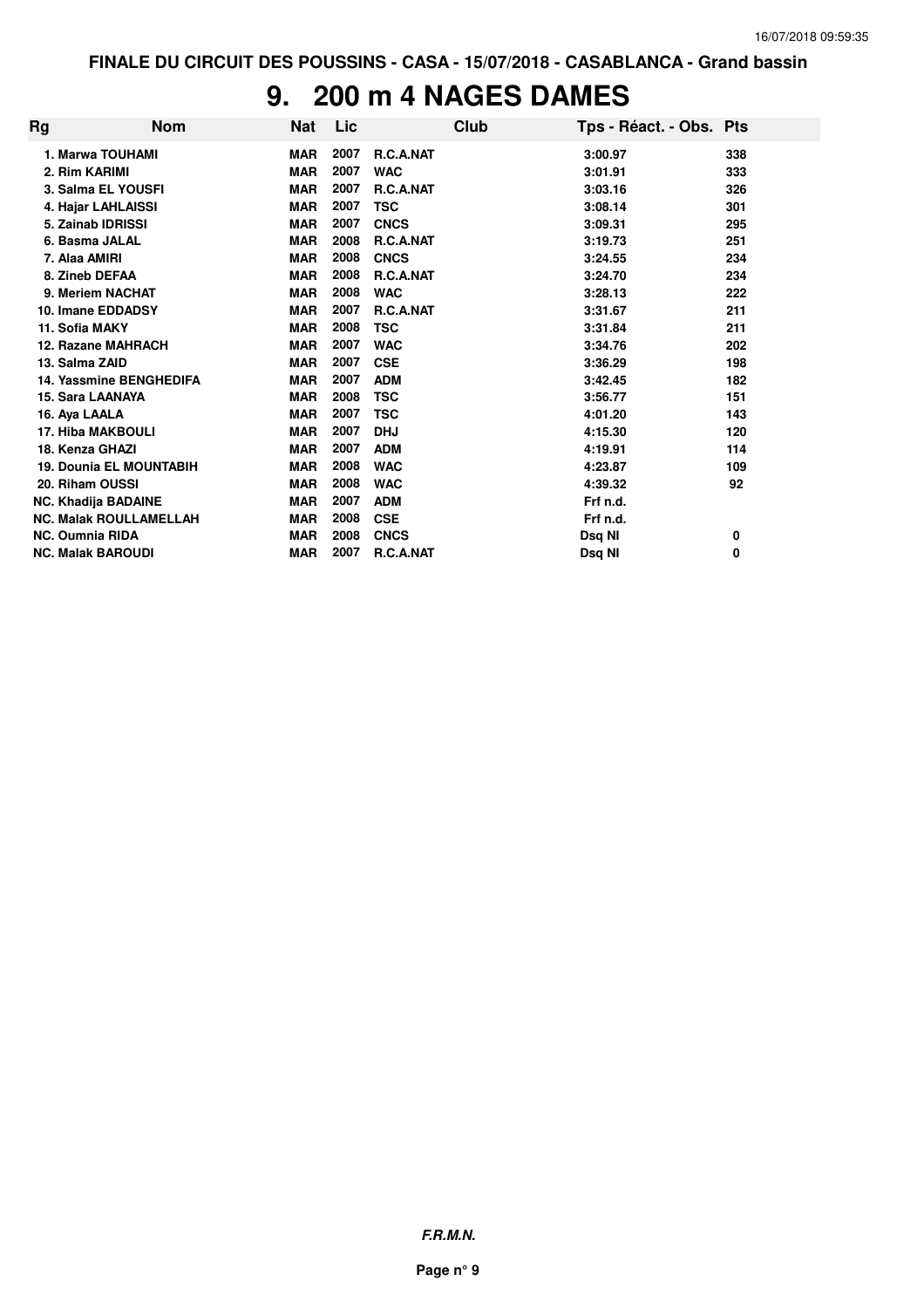## **10. 50 m PAPILLON MESSIEURS**

| Rq                       | <b>Nom</b>                 | Nat        | <b>Lic</b> |                  | Club | Tps - Réact. - Obs. Pts |     |
|--------------------------|----------------------------|------------|------------|------------------|------|-------------------------|-----|
| 1. Ziad BOURAOUD         |                            | <b>MAR</b> | 2007       | <b>R.C.A.NAT</b> |      | 39.90                   | 177 |
| 2. Abderrazak ZOUHAIR    |                            | <b>MAR</b> | 2007       | <b>R.C.A.NAT</b> |      | 40.35                   | 171 |
|                          | 3. Mohamed Ayoub HAJOUANE  | <b>MAR</b> | 2008       | R.C.A.NAT        |      | 41.27                   | 160 |
|                          | 4. Mohamed Amine ENNHAILI  | <b>MAR</b> | 2007       | <b>WAC</b>       |      | 42.06                   | 151 |
| 5. Yahya EL AZZAOUI      |                            | <b>MAR</b> | 2008       | <b>WAC</b>       |      | 43.72                   | 135 |
|                          | 6. Mohammed Rayane LYAMANI | <b>MAR</b> | 2008       | <b>CSE</b>       |      | 44.23                   | 130 |
| 7. Fadi ZOUGGARI         |                            | <b>MAR</b> | 2007       | <b>DHJ</b>       |      | 44.77                   | 125 |
| 8. Yassir BAZZINE        |                            | <b>MAR</b> | 2007       | <b>CNCS</b>      |      | 45.33                   | 121 |
| 9. Othman ZIANE          |                            | <b>MAR</b> | 2007       | <b>CNCS</b>      |      | 45.47                   | 120 |
| 10. Riad ZOUBAIDI        |                            | <b>MAR</b> | 2008       | <b>ADM</b>       |      | 51.76                   | 81  |
| <b>NC. Ravane LARABI</b> |                            | MAR        | 2007       | <b>CNCS</b>      |      | Frf n.d.                |     |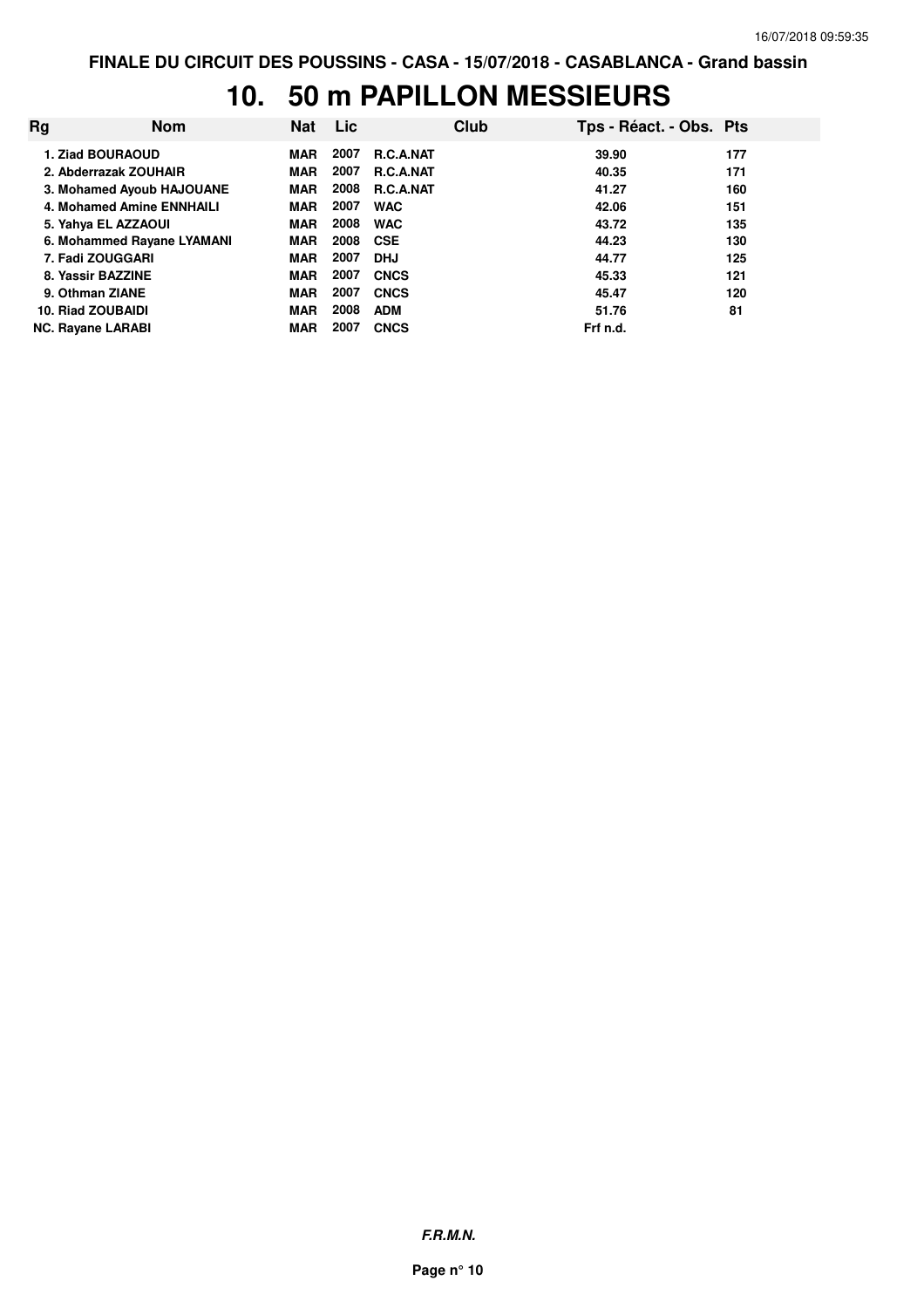### **11. 100 m DOS MESSIEURS**

| Rg                       | Nom                            | Nat        | <b>Lic</b> |            | Club | Tps - Réact. - Obs. Pts |     |
|--------------------------|--------------------------------|------------|------------|------------|------|-------------------------|-----|
| 1. Mohamed MALKI         |                                | <b>MAR</b> | 2007       | <b>WAC</b> |      | 1:28.73                 | 200 |
|                          | 2. Hachem EL HACHIMI EL ALAOUI | <b>MAR</b> | 2007       | <b>WAC</b> |      | 1:46.88                 | 114 |
| <b>NC. Omar BELAOUNI</b> |                                | <b>MAR</b> | 2007       | <b>WAC</b> |      | Frf n.d.                |     |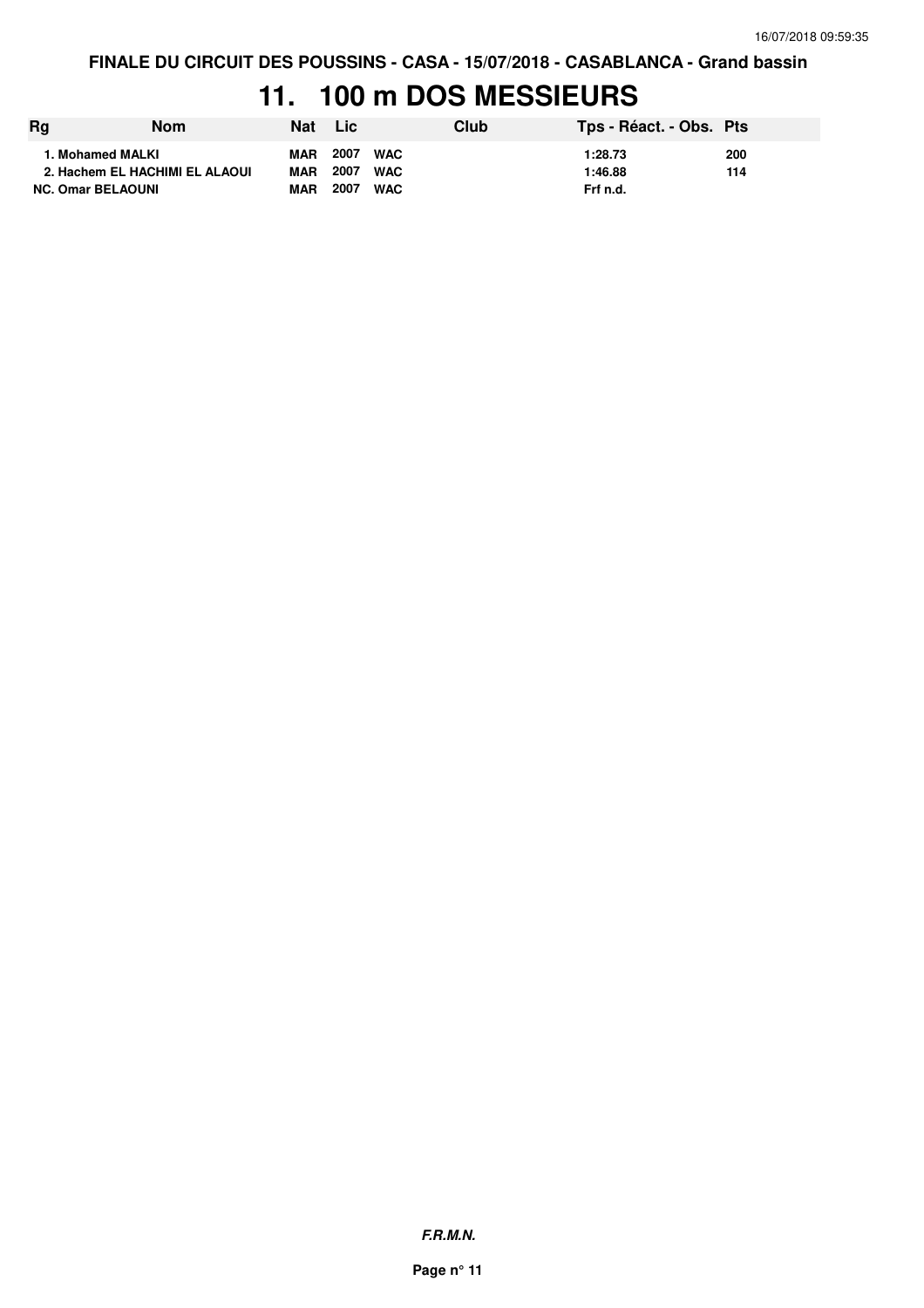### **12. 50 m BRASSE MESSIEURS**

| Rg | <b>Nom</b>                  | <b>Nat</b> | Lic  |                  | Club | Tps - Réact. - Obs. Pts |     |
|----|-----------------------------|------------|------|------------------|------|-------------------------|-----|
|    | 1. Ahmed Arrayane EDDARI    | MAR        | 2008 | <b>R.C.A.NAT</b> |      | 45.47                   | 201 |
|    | 2. Ahmed Rayane NAMLY       | <b>MAR</b> | 2007 | <b>WAC</b>       |      | 45.90                   | 196 |
|    | 3. Rayane M'GHARI           | <b>MAR</b> | 2007 | <b>DHJ</b>       |      | 46.33                   | 190 |
|    | 4. Ilyass ESSAYEH           | <b>MAR</b> | 2008 | <b>CNCS</b>      |      | 46.79                   | 185 |
|    | 5. Ahmed NIDAOUI            | <b>MAR</b> | 2007 | <b>WAC</b>       |      | 47.38                   | 178 |
|    | 6. Ismail EL BOUZKRI        | <b>MAR</b> | 2007 | <b>CNCS</b>      |      | 47.39                   | 178 |
|    | 7. Zakaria MAHASSINE        | <b>MAR</b> | 2008 | <b>ADM</b>       |      | 48.85                   | 162 |
|    | 8. Yassine BOUCHTI          | <b>MAR</b> | 2008 | <b>WAC</b>       |      | 51.55                   | 138 |
|    | 9. Abdellah SAOUT EL HAK    | <b>MAR</b> | 2008 | <b>CNCS</b>      |      | 52.24                   | 133 |
|    | 10. Badr BICHARA            | <b>MAR</b> | 2007 | <b>R.C.A.NAT</b> |      | 53.41                   | 124 |
|    | 11. Abdallah OUADDI         | <b>MAR</b> | 2008 | <b>WAC</b>       |      | 59.05                   | 92  |
|    | <b>NC. Abdelmajid NAJAH</b> | <b>MAR</b> | 2007 | <b>CNCS</b>      |      | Frf n.d.                |     |
|    | NC. Abderrahmane LABHAIRI   | <b>MAR</b> | 2008 | <b>CNCS</b>      |      | Dsg NI                  | 0   |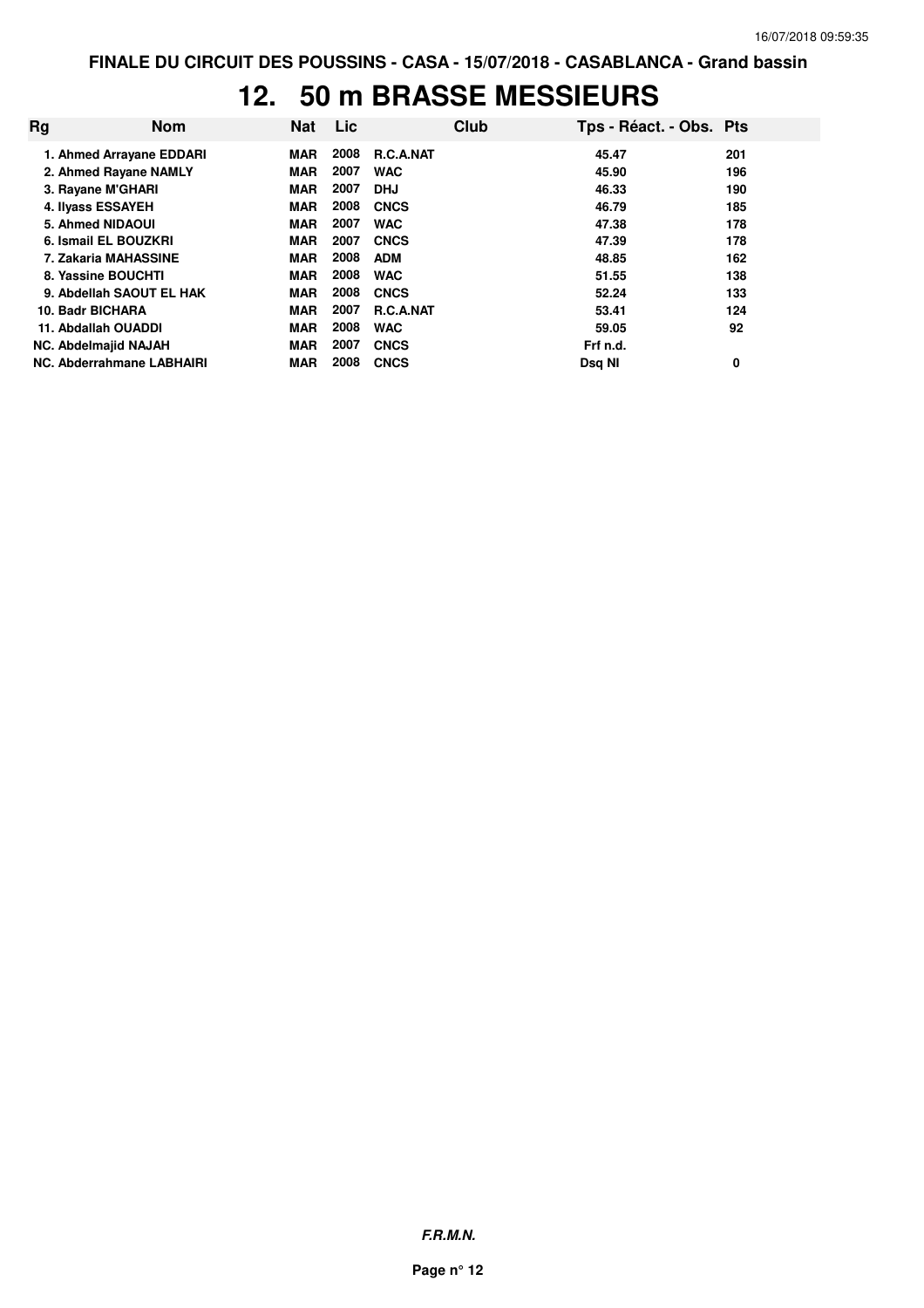## **13. 50 m NAGE LIBRE DAMES**

| Rg | <b>Nom</b>                     | Nat        | Lic  |             | Club | Tps - Réact. - Obs. Pts |     |
|----|--------------------------------|------------|------|-------------|------|-------------------------|-----|
|    | 1. Marwa TOUHAMI               | <b>MAR</b> | 2007 | R.C.A.NAT   |      | 33.58                   | 353 |
|    | 2. Salma EL YOUSFI             | <b>MAR</b> | 2007 | R.C.A.NAT   |      | 33.84                   | 344 |
|    | 3. Zainab IDRISSI              | <b>MAR</b> | 2007 | <b>CNCS</b> |      | 33.88                   | 343 |
|    | 4. Rim KARIMI                  | <b>MAR</b> | 2007 | <b>WAC</b>  |      | 34.25                   | 332 |
|    | 5. Hajar LAHLAISSI             | <b>MAR</b> | 2007 | TSC         |      | 35.65                   | 295 |
|    | 6. Meriem NACHAT               | <b>MAR</b> | 2008 | <b>WAC</b>  |      | 36.22                   | 281 |
|    | 7. Basma JALAL                 | <b>MAR</b> | 2008 | R.C.A.NAT   |      | 37.06                   | 262 |
|    | 8. Zineb DEFAA                 | <b>MAR</b> | 2008 | R.C.A.NAT   |      | 37.09                   | 261 |
|    | 9. Alaa AMIRI                  | <b>MAR</b> | 2008 | <b>CNCS</b> |      | 37.39                   | 255 |
|    | 10. Salma ZAID                 | <b>MAR</b> | 2007 | <b>CSE</b>  |      | 37.73                   | 248 |
|    | 11. Oumnia RIDA                | <b>MAR</b> | 2008 | <b>CNCS</b> |      | 38.15                   | 240 |
|    | 12. Razane MAHRACH             | <b>MAR</b> | 2007 | <b>WAC</b>  |      | 38.55                   | 233 |
|    | 13. Sofia MAKY                 | <b>MAR</b> | 2008 | <b>TSC</b>  |      | 39.02                   | 225 |
|    | 14. Imane EDDADSY              | <b>MAR</b> | 2007 | R.C.A.NAT   |      | 39.21                   | 221 |
|    | 15. Yassmine BENGHEDIFA        | <b>MAR</b> | 2007 | <b>ADM</b>  |      | 40.16                   | 206 |
|    | <b>16. Malak BAROUDI</b>       | <b>MAR</b> | 2007 | R.C.A.NAT   |      | 40.84                   | 196 |
|    | 17. Aya LAALA                  | <b>MAR</b> | 2007 | TSC         |      | 42.98                   | 168 |
|    | <b>18. Sara LAANAYA</b>        | <b>MAR</b> | 2008 | <b>TSC</b>  |      | 43.12                   | 166 |
|    | <b>19. Dounia EL MOUNTABIH</b> | <b>MAR</b> | 2008 | <b>WAC</b>  |      | 45.60                   | 140 |
|    | 20. Riham OUSSI                | <b>MAR</b> | 2008 | <b>WAC</b>  |      | 45.95                   | 137 |
|    | 21. Hiba MAKBOULI              | <b>MAR</b> | 2007 | <b>DHJ</b>  |      | 46.94                   | 129 |
|    | 22. Kenza GHAZI                | <b>MAR</b> | 2007 | <b>ADM</b>  |      | 51.71                   | 96  |
|    | <b>NC. Khadija BADAINE</b>     | <b>MAR</b> | 2007 | <b>ADM</b>  |      | Frf n.d.                |     |
|    | <b>NC. Malak ROULLAMELLAH</b>  | <b>MAR</b> | 2008 | <b>CSE</b>  |      | Frf n.d.                |     |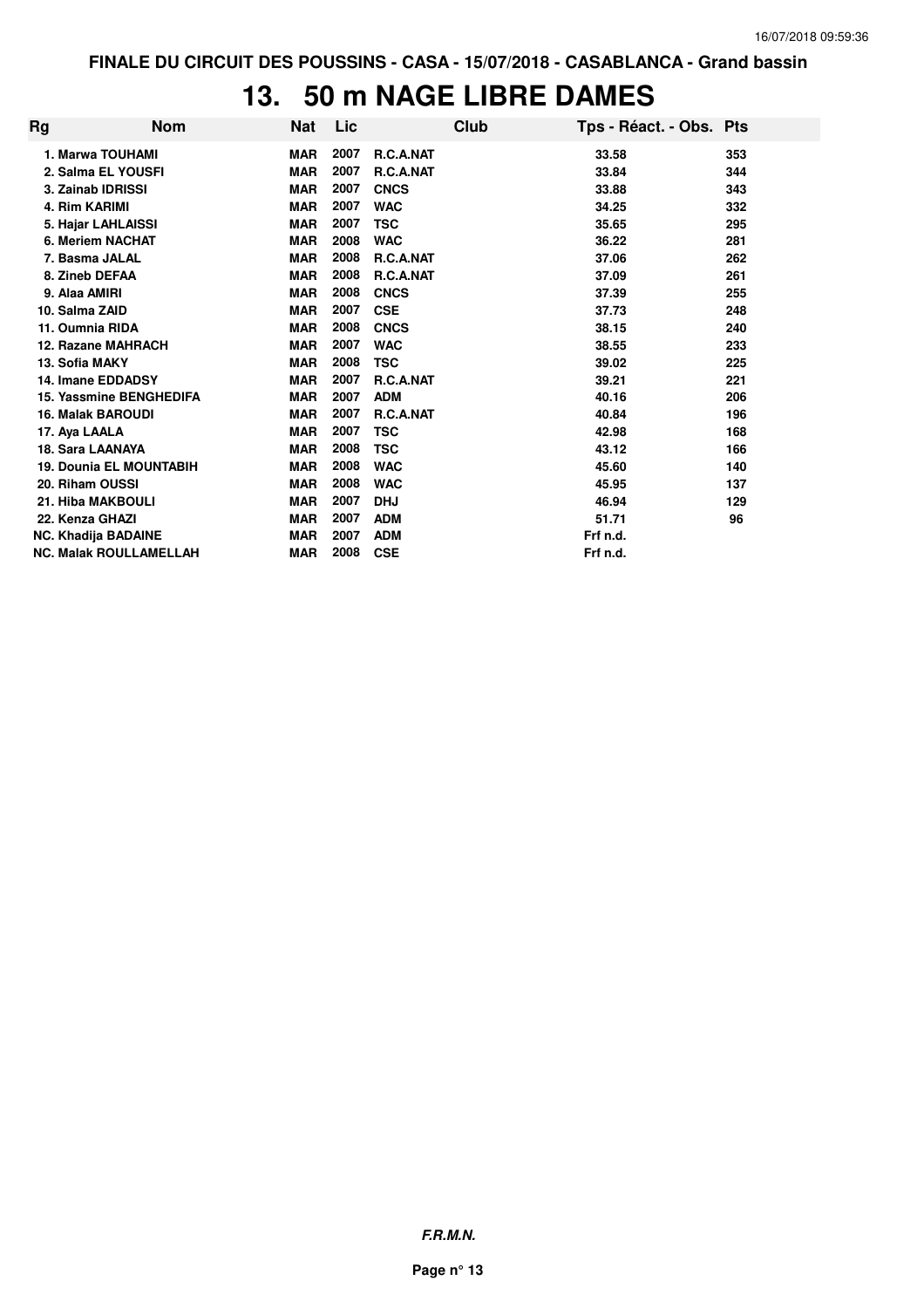# **14. 400 m NAGE LIBRE MESSIEURS**

| Rg | <b>Nom</b>                             | <b>Nat</b> | Lic  |                  | Club | Tps - Réact. - Obs. Pts |     |
|----|----------------------------------------|------------|------|------------------|------|-------------------------|-----|
|    | 1. Mohamed MALKI                       | <b>MAR</b> | 2007 | <b>WAC</b>       |      | 5:38.55                 | 274 |
|    | 2. Ziad BOURAOUD                       | <b>MAR</b> | 2007 | R.C.A.NAT        |      | 5:51.71                 | 244 |
|    | 3. Ismail EL BOUZKRI                   | <b>MAR</b> | 2007 | <b>CNCS</b>      |      | 5:52.05                 | 244 |
|    | 4. Yahya EL AZZAOUI                    | <b>MAR</b> | 2008 | <b>WAC</b>       |      | 5:56.03                 | 236 |
|    | 5. Ahmed Arrayane EDDARI               | <b>MAR</b> | 2008 | R.C.A.NAT        |      | 5:57.49                 | 233 |
|    | 6. Mohamed Ayoub HAJOUANE              | <b>MAR</b> | 2008 | R.C.A.NAT        |      | 5:58.15                 | 232 |
|    | 7. Mohamed Amine ENNHAILI              | <b>MAR</b> | 2007 | <b>WAC</b>       |      | 5:58.27                 | 231 |
|    | 8. Mohammed Rayane LYAMANI             | <b>MAR</b> | 2008 | <b>CSE</b>       |      | 6:03.27                 | 222 |
|    | 9. Yassine BOUCHTI                     | <b>MAR</b> | 2008 | <b>WAC</b>       |      | 6:03.56                 | 221 |
|    | 10. Othman ZIANE                       | <b>MAR</b> | 2007 | <b>CNCS</b>      |      | 6:21.50                 | 191 |
|    | <b>11. Ahmed NIDAOUI</b>               | <b>MAR</b> | 2007 | <b>WAC</b>       |      | 6:21.56                 | 191 |
|    | 12. Yassir BAZZINE                     | <b>MAR</b> | 2007 | <b>CNCS</b>      |      | 6:23.45                 | 189 |
|    | 13. Abderrazak ZOUHAIR                 | <b>MAR</b> | 2007 | <b>R.C.A.NAT</b> |      | 6:37.91                 | 169 |
|    | 14. Abderrahmane LABHAIRI              | <b>MAR</b> | 2008 | <b>CNCS</b>      |      | 6:40.49                 | 165 |
|    | <b>15. Hachem EL HACHIMI EL ALAOUI</b> | <b>MAR</b> | 2007 | <b>WAC</b>       |      | 6:41.05                 | 165 |
|    | 16. Ahmed Rayane NAMLY                 | <b>MAR</b> | 2007 | <b>WAC</b>       |      | 6:46.89                 | 158 |
|    | 17. Rayane M'GHARI                     | <b>MAR</b> | 2007 | <b>DHJ</b>       |      | 6:48.48                 | 156 |
|    | 18. Fadi ZOUGGARI                      | <b>MAR</b> | 2007 | <b>DHJ</b>       |      | 6:55.57                 | 148 |
|    | <b>19. Ilyass ESSAYEH</b>              | <b>MAR</b> | 2008 | <b>CNCS</b>      |      | 6:56.87                 | 147 |
|    | 20. Zakaria MAHASSINE                  | <b>MAR</b> | 2008 | <b>ADM</b>       |      | 7:05.30                 | 138 |
|    | 21. Abdellah SAOUT EL HAK              | <b>MAR</b> | 2008 | <b>CNCS</b>      |      | 7:09.63                 | 134 |
|    | 22. Badr BICHARA                       | <b>MAR</b> | 2007 | <b>R.C.A.NAT</b> |      | 7:34.30                 | 113 |
|    | 23. Riad ZOUBAIDI                      | <b>MAR</b> | 2008 | <b>ADM</b>       |      | 7:41.98                 | 108 |
|    | 24. Abdallah OUADDI                    | <b>MAR</b> | 2008 | <b>WAC</b>       |      | 7:59.80                 | 96  |
|    | <b>NC. Abdelmajid NAJAH</b>            | <b>MAR</b> | 2007 | <b>CNCS</b>      |      | Frf n.d.                |     |
|    | <b>NC. Omar BELAOUNI</b>               | <b>MAR</b> | 2007 | <b>WAC</b>       |      | Frf n.d.                |     |
|    | <b>NC. Rayane LARABI</b>               | <b>MAR</b> | 2007 | <b>CNCS</b>      |      | Dsg FD                  | 0   |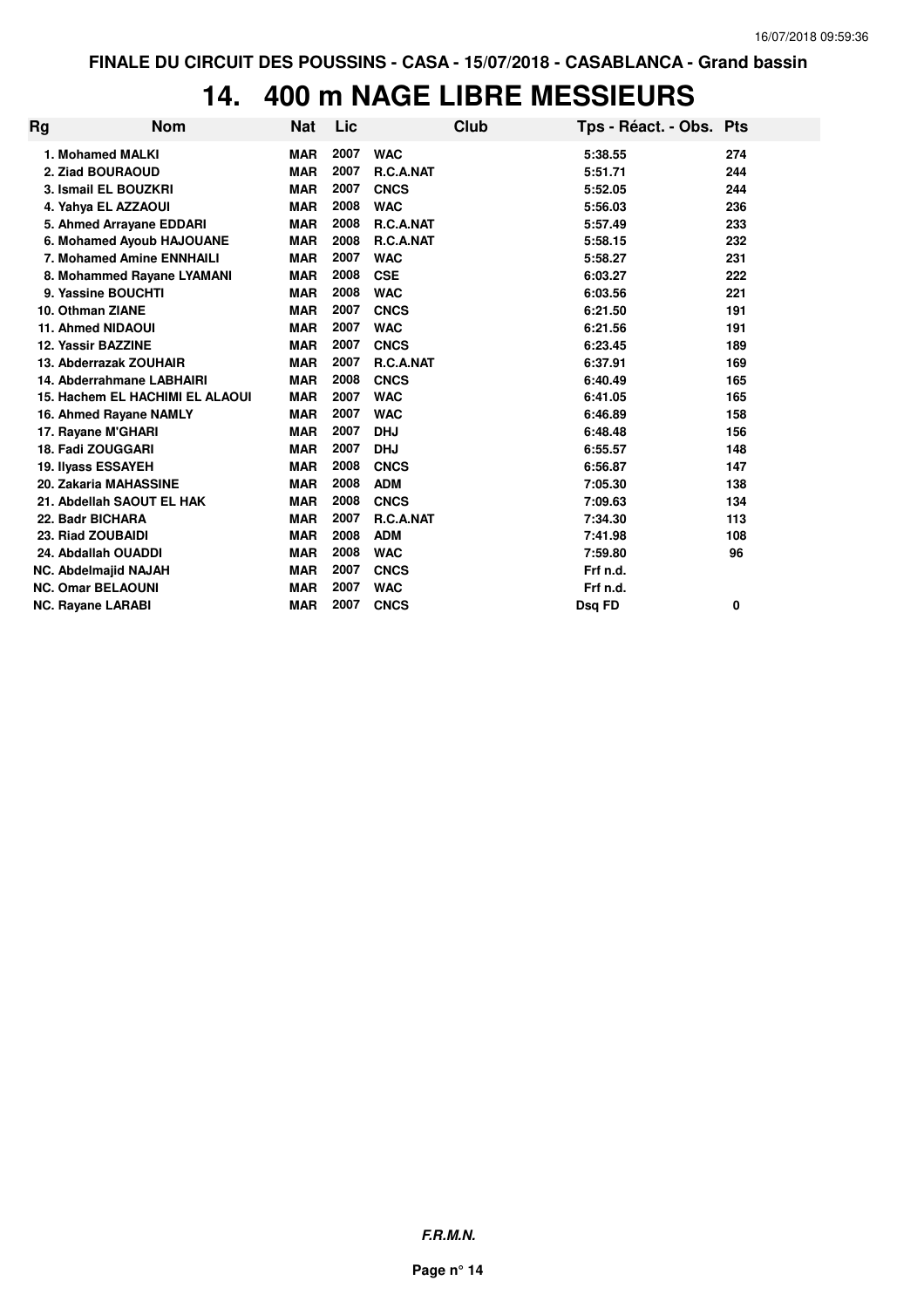## **15. 4 x 50 m NAGE LIBRE DAMES**

| Rg | <b>Nom</b>                    | Nat        | Lic  |             | Club | Tps - Réact. - Obs. Pts |     |
|----|-------------------------------|------------|------|-------------|------|-------------------------|-----|
|    | 1. Salma EL YOUSFI            | <b>MAR</b> | 2007 | R.C.A.NAT   |      | 2:24.03                 | 317 |
|    | <b>Basma JALAL</b>            | <b>MAR</b> | 2008 |             |      |                         | 317 |
|    | <b>Zineb DEFAA</b>            | <b>MAR</b> | 2008 |             |      |                         | 317 |
|    | <b>Marwa TOUHAMI</b>          | <b>MAR</b> | 2007 |             |      |                         | 317 |
|    | 2. Oumnia RIDA                | <b>MAR</b> | 2008 | <b>CNCS</b> |      | 2:26.36                 | 302 |
|    | <b>Inas MJIDI</b>             | <b>MAR</b> | 2007 |             |      |                         | 302 |
|    | <b>Alaa AMIRI</b>             | <b>MAR</b> | 2008 |             |      |                         | 302 |
|    | <b>Zainab IDRISSI</b>         | <b>MAR</b> | 2007 |             |      |                         | 302 |
|    | 3. Hajar LAHLAISSI            | <b>MAR</b> | 2007 | <b>TSC</b>  |      | 2:38.44                 | 238 |
|    | Aya LAALA                     | <b>MAR</b> | 2007 |             |      |                         | 238 |
|    | <b>Sofia MAKY</b>             | <b>MAR</b> | 2008 |             |      |                         | 238 |
|    | <b>Kamilia ATIF</b>           | <b>MAR</b> | 2007 |             |      |                         | 238 |
|    | <b>4. Dounia EL MOUNTABIH</b> | <b>MAR</b> | 2008 | <b>WAC</b>  |      | 2:40.18                 | 230 |
|    | <b>Meriem NACHAT</b>          | <b>MAR</b> | 2008 |             |      |                         | 230 |
|    | <b>Razane MAHRACH</b>         | <b>MAR</b> | 2007 |             |      |                         | 230 |
|    | <b>Rim KARIMI</b>             | <b>MAR</b> | 2007 |             |      |                         | 230 |
|    | 5. Yassmine BENGHEDIFA        | <b>MAR</b> | 2007 | <b>ADM</b>  |      | 3:00.96                 | 159 |
|    | Khadija BADAINE               | <b>MAR</b> | 2007 |             |      |                         | 159 |
|    | <b>Ryhab CHIKER</b>           | <b>MAR</b> | 2007 |             |      |                         | 159 |
|    | <b>Kenza GHAZI</b>            | <b>MAR</b> | 2007 |             |      |                         | 159 |
|    | <b>NC. Ghita AFRIAD</b>       | <b>MAR</b> | 2007 | <b>CSE</b>  |      | Frf n.d.                |     |
|    | <b>Rim LABYAD</b>             | <b>MAR</b> | 2008 |             |      |                         |     |
|    | <b>Malak ROULLAMELLAH</b>     | <b>MAR</b> | 2008 |             |      |                         |     |
|    | Salma ZAID                    | <b>MAR</b> | 2007 |             |      |                         |     |